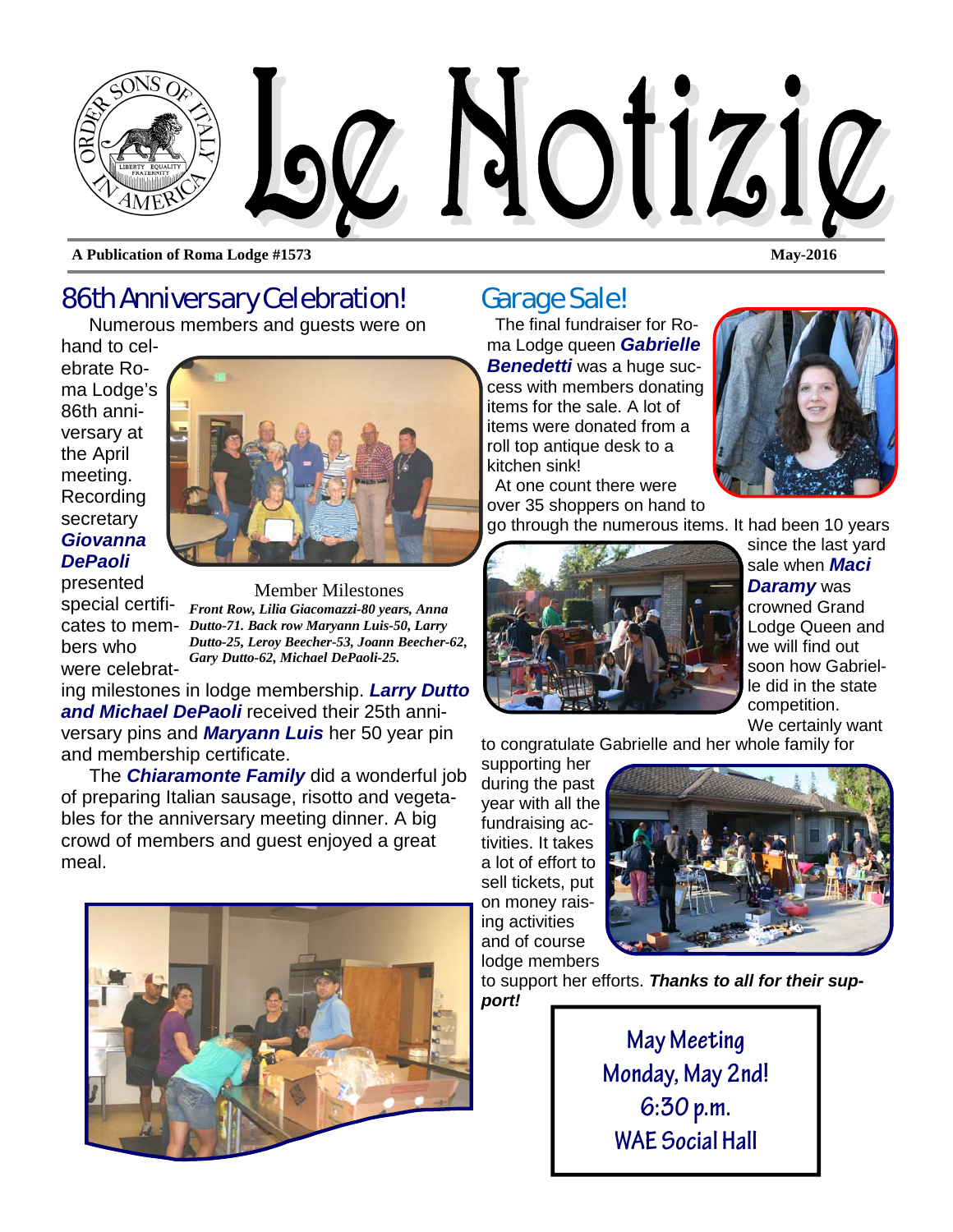# *2016 Roma Lodge Scholarship Winners!*

Frances Della and her committee have once again did a remarkable job in screening applications and selecting the 2016 Roma Lodge Scholarship recipients. These outstanding young people will be recognized on May 2nd at the meeting along with their families. We hope lodge members will be there to



show their support for these scholarship winners.

### *Lauren Costa*

Lauren is a lodge member and is graduating from Reedley High School. Lauren is a 4-H and FFA member, plays golf and softball. She states in her application, *"My work ethic stems from my family but 4-H and FFA activities and experiences have enabled me to develop this work ethic, leadership skills, participate in community service projects, exhibit live-*

*stock and sewing at the fair and make connections with professional people in many areas of Agriculture."* Lauren is the great granddaughter of long time Roma Lodge member John and Anna Dutto and grand daughter of *Johnnie Kay and Clarence Costa*.

### *Keegan Dutto*

Keegan Dutto is a lodge member who lives in Oregon. In his application he states, *"Ever since I was little, I have been fascinated by rocks; this has evolved into an obsession, for at this point I cannot conceive of becoming anything other than a Geologist. I plan on attending Oregon State University this fall and majoring in Geology,* 



*and at this point my eventual goal is to work for the USGS in one of the many branches of the science such as volcanology or geomorphology.*

Keegan's parents are *Darren and Corrine Dutto*  and also grandson of *Dawn and Gary Dutto* and the great grandson of long time Roma Lodge members *John and Anna Dutto*.

# *Ashlyn Della*

Ashlyn Della states, *"my educational goal for college is to graduate from California State University Long Beach, with a major in Pre-Psychology where I have already received acceptance. Upon achieving this goal, I will then enter and graduate from a Doc-*



*torate program so as to become a Criminal Psychologist. My ultimate plan is to work for a government organization such as the Federal Bureau of Investigation.* Ashlyn will graduate from the Harmony Magnet School.

### *Alexa Romanazzi*

Alexa Romanazzi is graduating from Tulare Union High School and wants to become a doctor. Alexa states, "*When my Mother was diagnosed with breast cancer everything in my world stopped. When my Mother was sick I was full of fear, and angry. When she recovered I realized that it was another obstacle in my life, but one that gave clarity* 



*to what my destiny was. Her battle ignited my passion for medicine and the need to help others, knowing that I wanted to become a Pediatric Oncologist. The experience with my Mother set the path to my ultimate career goal.* 

### *Darian Roeber*

Dorian Roeber is a star water polo player from Hanford. The granddaughter of past Roma Lodge Queen Sharon Barreto she plans to attend Fresno State next fall. Dorian plans to major in biochemistry and plans to become a pharmacist some day. She was the MVP of her water polo team and an all league se‐ lection.

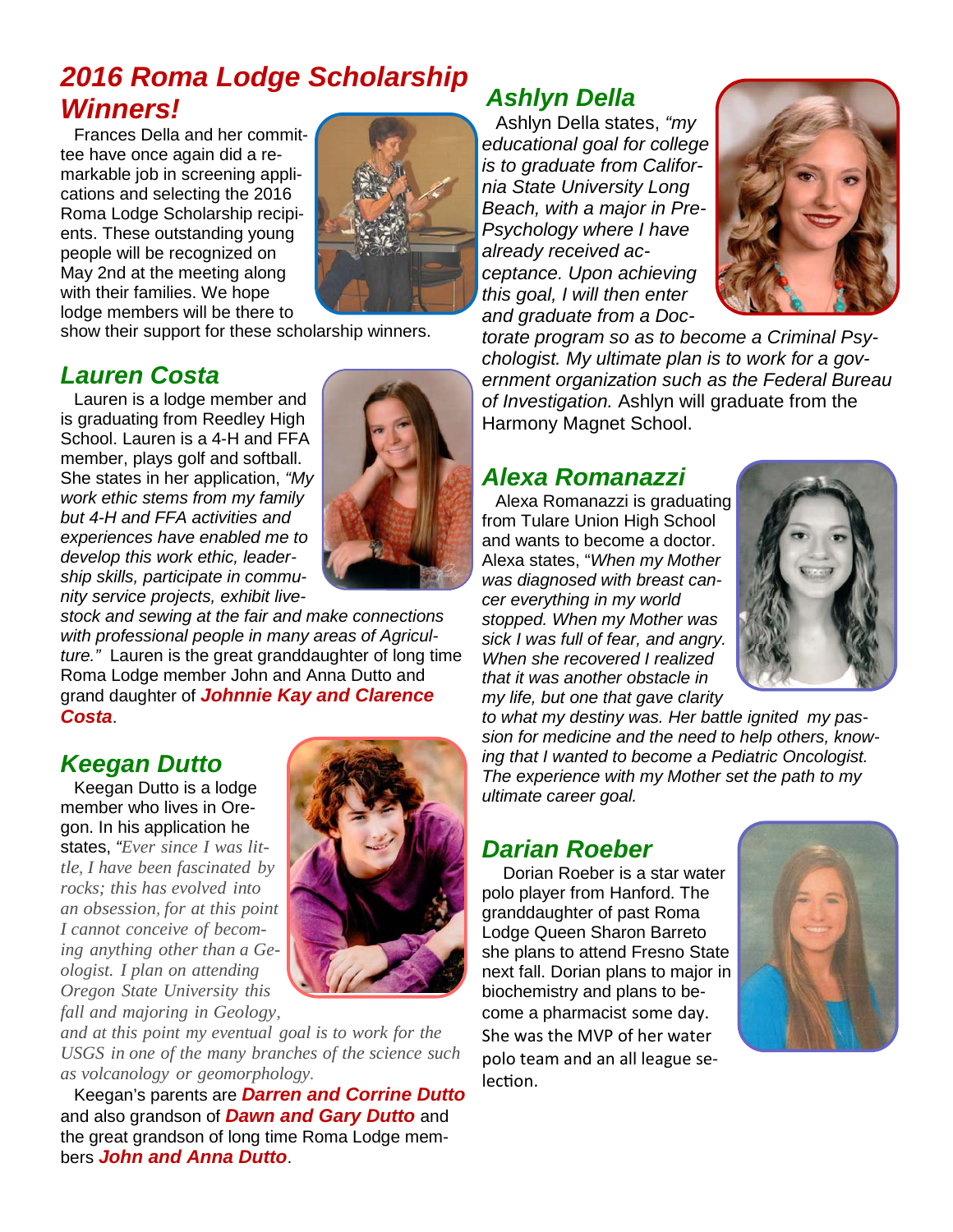### *Nicolas Griesbach*

Nicolas Griesbach will be graduating from Tulare Western High School and attending a CSU campus to become a biologist or a biology teacher. His grandparents Pete and Rose Troiani were born in southern Italy and moved to Brooklyn, NY to give their family a better life. His grandfather worked on the docks to support his family of 5 and eventu-



ally moved to California and settled in Delhi.

#### *Madalyn Vieira*

Madalyn Vieira will be graduating from Tulare Western High School and attending Cal Poly next fall. She will be majoring in Dairy Science with a minor in Agriculture Business Management. She is the current Tulare County Dairy Princess and has been active in all phases of FFA during her high school career.

# **81st Ravioli Dinner Set**

**T**he 80th annual Roma Lodge ravioli dinner will be **Saturday, May 7th** at the TDES Hall in Tulare. Plan to be at the May meeting to get all the details and signup to help. *Ken and Shurene Curti, Charlie Pitigliano, along with Cathy Mederos* are chairing the event this year and everyone needs to assist in keeping such a great meal and tradition for the lodge and members of the community.

Make sure you get your tickets to sell from Cathy Mederos ASAP. Tickets are only \$25 per person.

# **Sunshine News**

President David DePaoli on his recent surgery. At this writing it appears Nick Serafin is finally home after a long stay in the hospital and rehabilitation facility.

# **United Lodges Meeting**

United Lodges will not be honoring anyone this year at their May meeting to be held on *Sunday, May 15th* at the Enrico Caruso Hall in Visalia. However, this will be the annual fundraiser for Valley Children's Hospital so everyone is encouraged to attend.

Appetizers will be available at 12:30 p.m. with lunch at 1 p.m. The cost is \$20 per person and you can reserve your spot by calling Donna Grist at 768-8124.

#### **Bread and Water!** *Herald's Message*

On May 7th Roma Lodge will hold their 81st annual Ravioli Dinner. It may be the 82nd or 84th or 79th, no one seems to know for sure, however, what is known is that it has been going on for many, many years. Granted it may not hold the pomp and circumstance it once had when we served over 1,250 people in the Elliott Auditorium

at the Tulare Fair Grounds shown above. It was one of the social events of the year and Roma Lodge members were outfitted in starched waiter attire and each and every member had



a job and you were not allowed to aimlessly walk around and do what you wanted. Things were organized down to the last ravioli!

I remember starting out at the bottom of the pecking order serving bread and water with my black pants, starched white waiter garb and my mother made sure my shoes were polished. There was no time for fun and games and if you did a good job you were promoted to serving salads or desserts. As a boy once you became old enough you were relegated to the cooking detail and if a girl you reached the pinnacle of serving main dish which was certainly a status symbol.

There were no take outs. Ravioli's were homemade, just about every member had an assignment, with chairs, co-chairs, supervisors, workers, no detail was left unattended.

If you are one of Roma Lodge's 302 or so members we will need your help on May 7th. Several members have other events they have to attend in the evening so we have several key members who need to be replaced that evening. Be at the May meeting and volunteer for whatever job you would like to do. It takes about 65 members to successful, cook, serve and cleanup after serving about 900 meals and we need everyone's help.